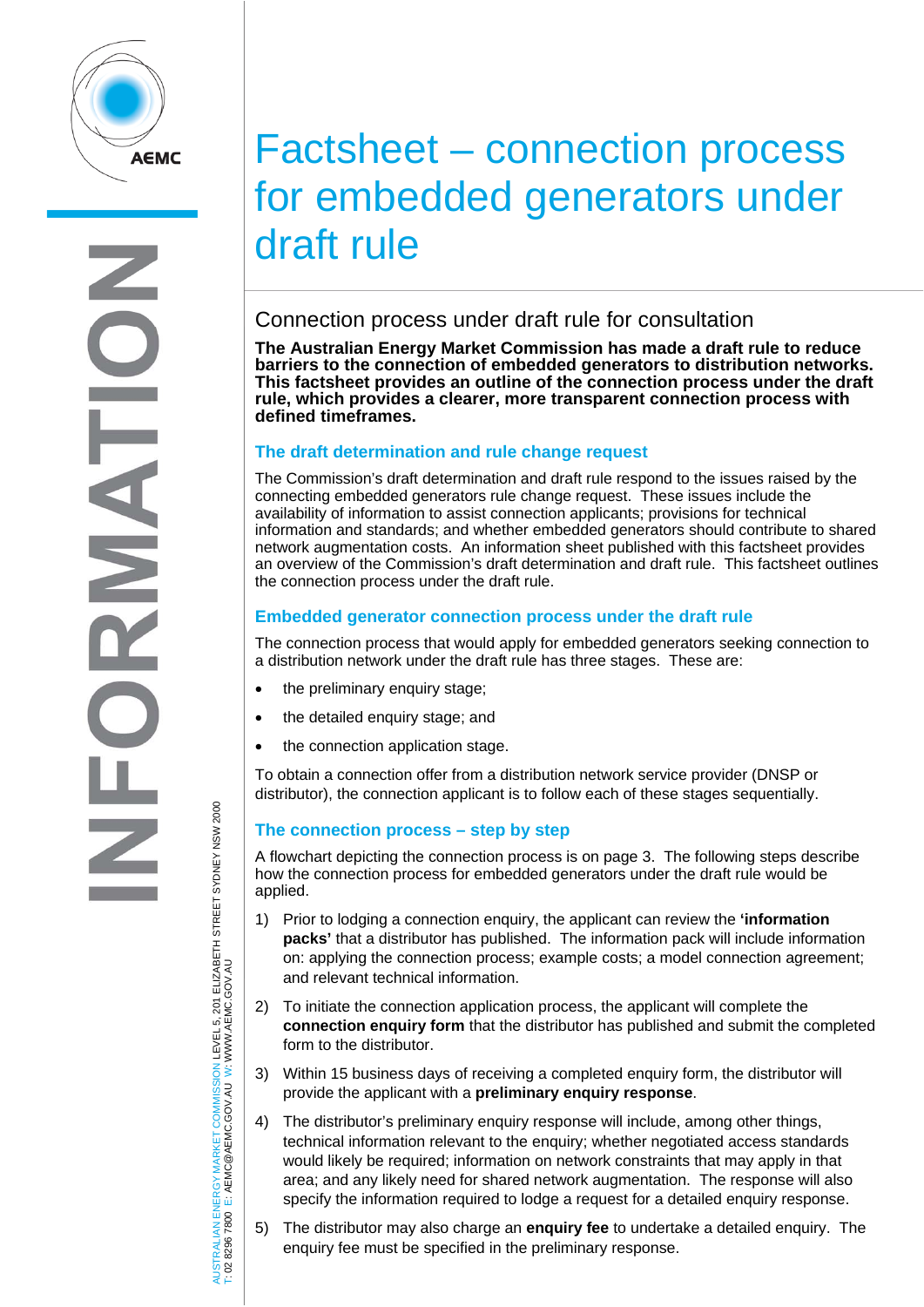- **Distributors are to make offers to connect for agreed projects within 20 business days**
- 6) The applicant will then consider the preliminary response and decide whether to proceed with the enquiry to the **detailed enquiry** stage.
- 7) To lodge a request for a detailed enquiry response, the applicant will submit the information as outlined in the preliminary response and pay any applicable enquiry fee. If the applicant lodges the request for a detailed enquiry three months or more after the receipt of the preliminary response, the distributor may request a new connection enquiry be lodged.
- 8) The distributor will confirm that the request has been received. It is expected that this stage of the process will be 'iterative' and distributors and applicants may need to communicate and negotiate on relevant access requirements and other commercial terms and conditions.
- 9) For connections that will not require shared network augmentation, the distributor will be required to provide a **detailed enquiry response** within 30 business days. For connections that will require shared network augmentation, the distributor would provide the response within a timeframe as agreed with the applicant. In any case, this timeframe must be within four months.
- 10) The detailed enquiry response is to include, among other things, the access standards as discussed and negotiated with the applicant; an explanation of the components of all the charges that would be incurred and estimates of those charges; proposed draft connection agreement; an explanation of the remainder of the connection application process; and what information the applicant needs to provide to make a connection application (and in accordance with existing provisions, any relevant application fee).
- 11) The distributor's detailed enquiry response would constitute an **'agreed project'**. Agreed projects will be subject to a fast track connection application process as discussed below in steps (13) and (14).
- 12) The applicant will consider the detailed enquiry response and decide whether or not to submit a connection application and, if so, whether to change the requirements of the project.
- 13) To **lodge a connection for the agreed project**, the applicant will provide the information as requested by the distributor. If the applicant lodges the connection application six weeks or more after receiving the detailed enquiry response, the distributor may request a new connection enquiry be lodged.
- 14) The distributor will then prepare the **offer to connect within 20 business days** of receiving a complete connection application. (To the extent the distributor is required to consult with transmission network service providers, other users of the network, or the Australian Energy Market Operator, the time awaiting responses from these parties will not be included in the 20 business days.) The offer to connect will include an itemised statement of connection charges.
- 15) If the applicant wished to alter its requirements from those set out in the agreed project, the applicant may do so. To **lodge a connection application with variations**, the applicant will submit the information as requested in the detailed enquiry response plus information to explain how its application differs to the agreed project. If appropriate, the applicant will include new access standards. If the applicant lodges the connection application six weeks or more after receiving the detailed enquiry response, the distributor may request a new connection enquiry be lodged.
- 16) The distributor will then **agree a response timeframe** with the applicant. Subject to the extent of the variations, the distributor may request the applicant to lodge a new connection enquiry.
- 17) Once the distributor has made the offer to connect, the applicant will decide whether or not to accept the offer within 20 business days or as otherwise agreed with the distributor. The offer to connect will include an itemised statement of connection charges.